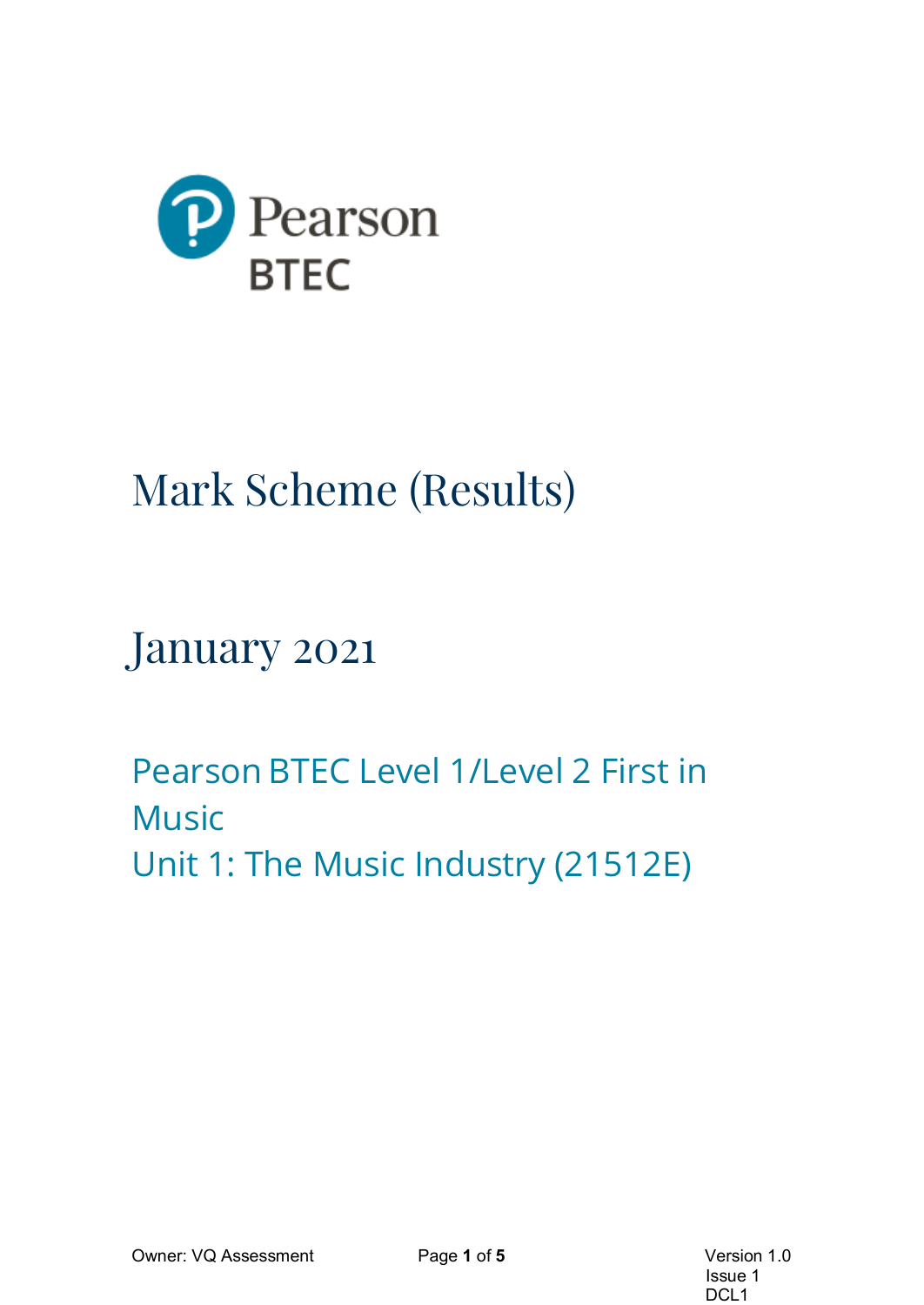# **Edexcel and BTEC Qualifications**

Edexcel and BTEC qualifications come from Pearson, the world's leading learning company. We provide a wide range of qualifications including academic, vocational, occupational and specific programmes for employers. For further information visit our qualifications website at <http://qualifications.pearson.com/en/home.html> for our BTEC qualifications.

Alternatively, you can get in touch with us using the details on our contact us page at<http://qualifications.pearson.com/en/contact-us.html>

If you have any subject specific questions about this specification that require the help of a subject specialist, you can speak directly to the subject team at Pearson. Their contact details can be found on this link: <http://qualifications.pearson.com/en/support/support-for-you/teachers.html>

You can also use our online Ask the Expert service a[t https://www.edexcelonline.com](https://www.edexcelonline.com/) You will need an Edexcel Online username and password to access this service.

#### **Pearson: helping people progress, everywhere**

Our aim is to help everyone progress in their lives through education. We believe in every kind of learning, for all kinds of people, wherever they are in the world. We've been involved in education for over 150 years, and by working across 70 countries, in 100 languages, we have built an international reputation for our commitment to high standards and raising achievement through innovation in education. Find out more about how we can help you and your learners at: [www.pearson.com/uk](http://www.pearson.com/uk).

January 2021 Publications Code 21512E\_2101\_MS All the material in this publication is copyright © Pearson Education Ltd 2021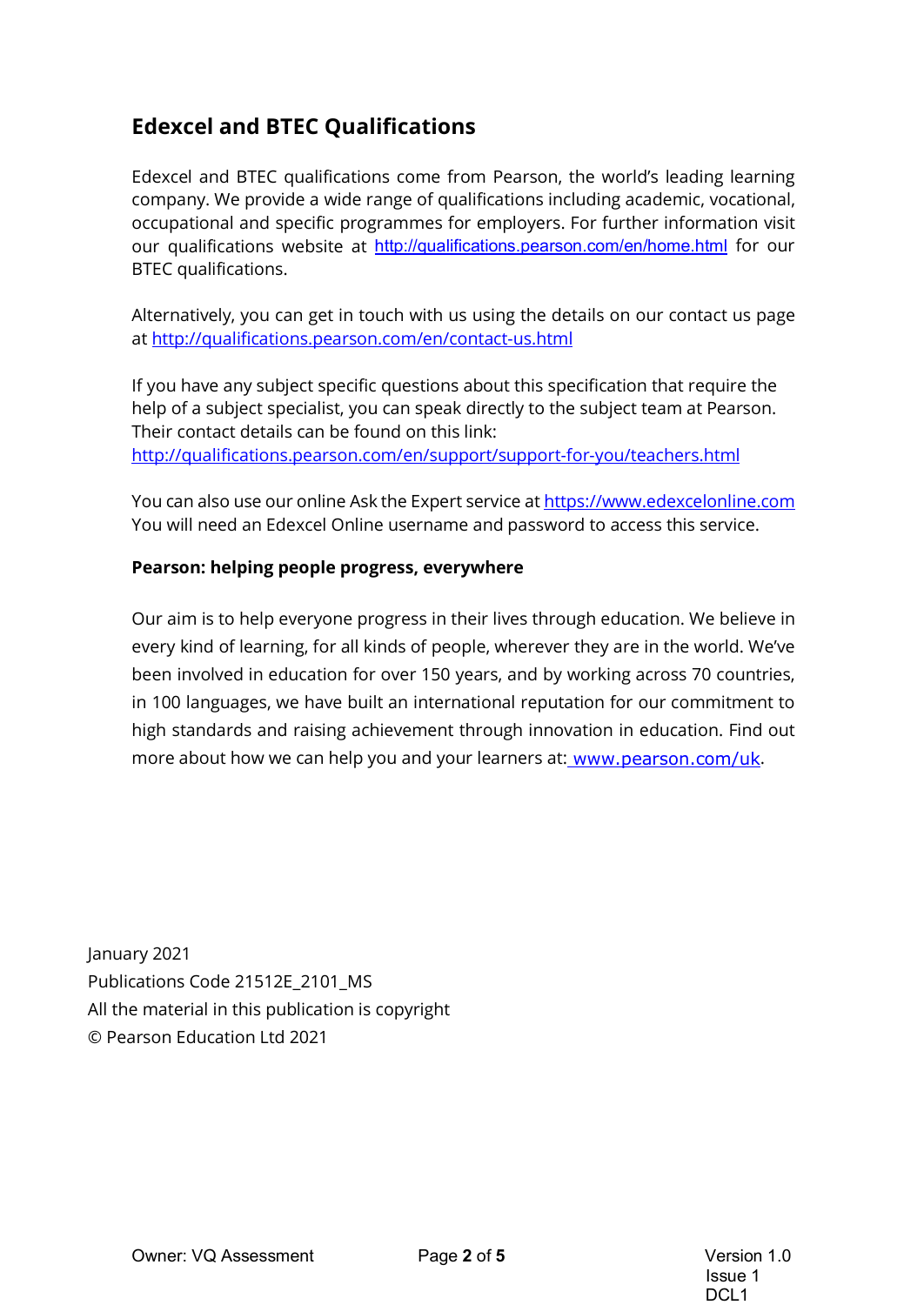### **Unit 1: The Music Industry (21512E)**

#### **General marking guidance**

- All learners must receive the same treatment. Examiners must mark the first learner in exactly the same way as they mark the last.
- Mark grids should be applied positively. Learners must be rewarded for what they have shown they can do rather than be penalised for omissions.
- Examiners should mark according to the mark grid, not according to their perception of where the grade boundaries may lie.
- All marks on the mark grid should be used appropriately.
- All the marks on the mark grid are designed to be awarded. Examiners should always award full marks if deserved. Examiners should also be prepared to award zero marks, if the learner's response is not rewardable according to the mark grid.
- Where judgement is required, a mark grid will provide the principles by which marks will be awarded.
- When examiners are in doubt regarding the application of the mark grid to a learner's response, a senior examiner should be consulted.

#### **Specific marking guidance**

The mark grids have been designed to assess learners' work holistically.

Rows in the grids identify the assessment focus/outcome being targeted. When using a mark grid, the 'best fit' approach should be used.

- Examiners should first make a holistic judgement on which band most closely matches the learner's response and place it within that band. Learners will be placed in the band that best describes their answer.
- The mark awarded within the band will be decided based on the quality of the answer in response to the assessment focus/outcome and will be modified according to how securely all bullet points are displayed at that band.
- Marks will be awarded towards the top or bottom of that band depending on how they have evidenced each of the descriptor bullet points.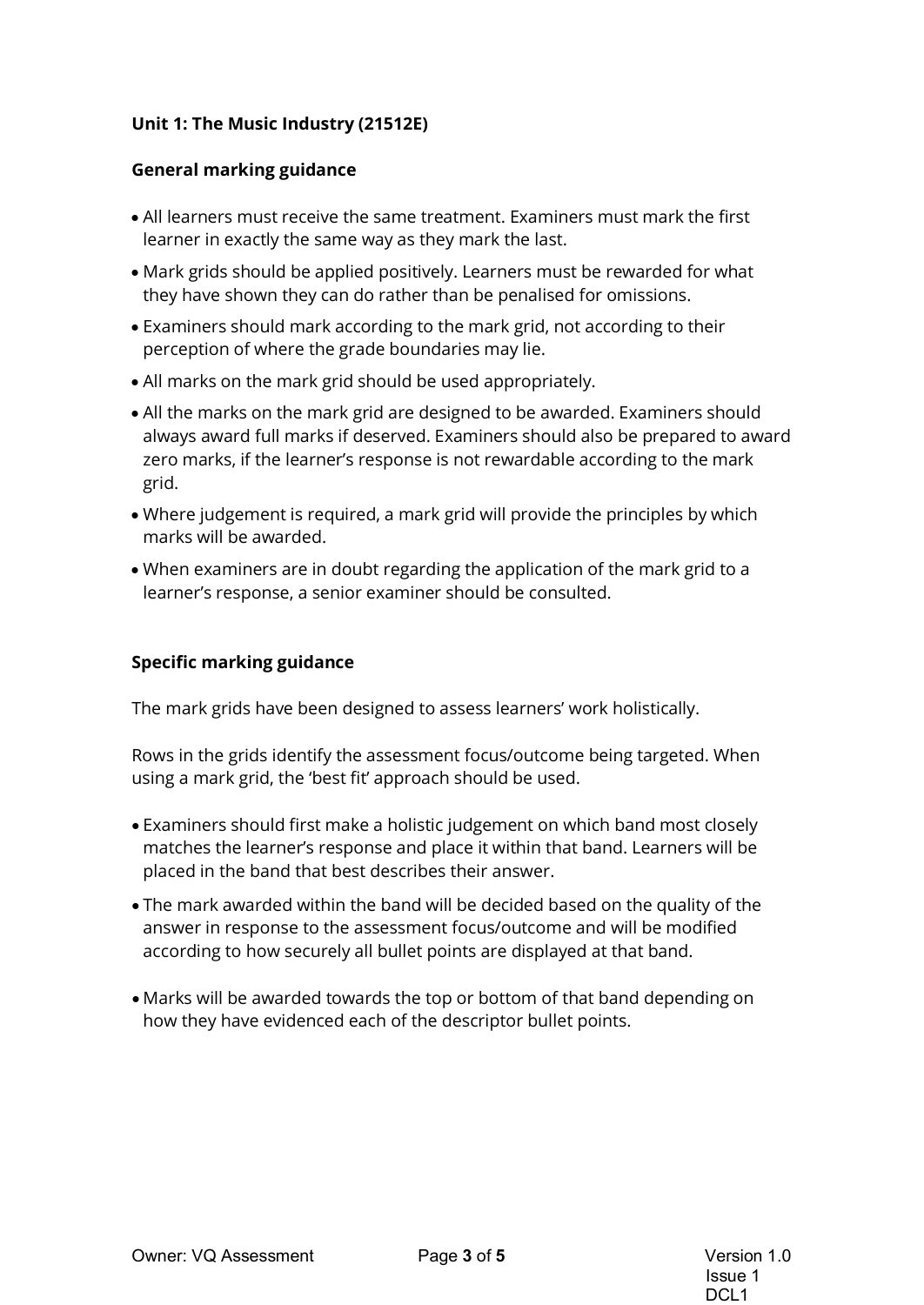## **Section A**

| <b>Question   Answer</b><br><b>Number</b> |   |                  | <b>Mark</b> |
|-------------------------------------------|---|------------------|-------------|
|                                           |   |                  |             |
|                                           | A | Musical director |             |

| Question   Answer<br><b>Number</b> |           | Mark |
|------------------------------------|-----------|------|
|                                    |           |      |
|                                    | <b>MU</b> |      |
|                                    |           |      |

| <b>Question   Answer</b><br><b>Number</b> |   |              | <b>Mark</b> |
|-------------------------------------------|---|--------------|-------------|
|                                           | D | Studio space |             |

| <b>Question   Answer</b><br><b>Number</b> |   |                  | Mark |
|-------------------------------------------|---|------------------|------|
|                                           | B | Public relations |      |

| Question   Answer<br><b>Number</b> |              | <b>Mark</b> |
|------------------------------------|--------------|-------------|
|                                    | Manage staff |             |

| Question<br><b>Number</b> | Answer                                                                                                                                                                                                                                                                                        | Mark |
|---------------------------|-----------------------------------------------------------------------------------------------------------------------------------------------------------------------------------------------------------------------------------------------------------------------------------------------|------|
| 6                         | Award one mark for any of the following:                                                                                                                                                                                                                                                      |      |
|                           | Live sound technician/music technician/studio<br>$\bullet$<br>technician/sound technician/audio<br>technician/instrument technician<br>• Live sound engineer/music engineer/studio<br>engineer/sound engineer/audio engineer<br>Tech support<br>$\bullet$<br>Accept any other valid response. |      |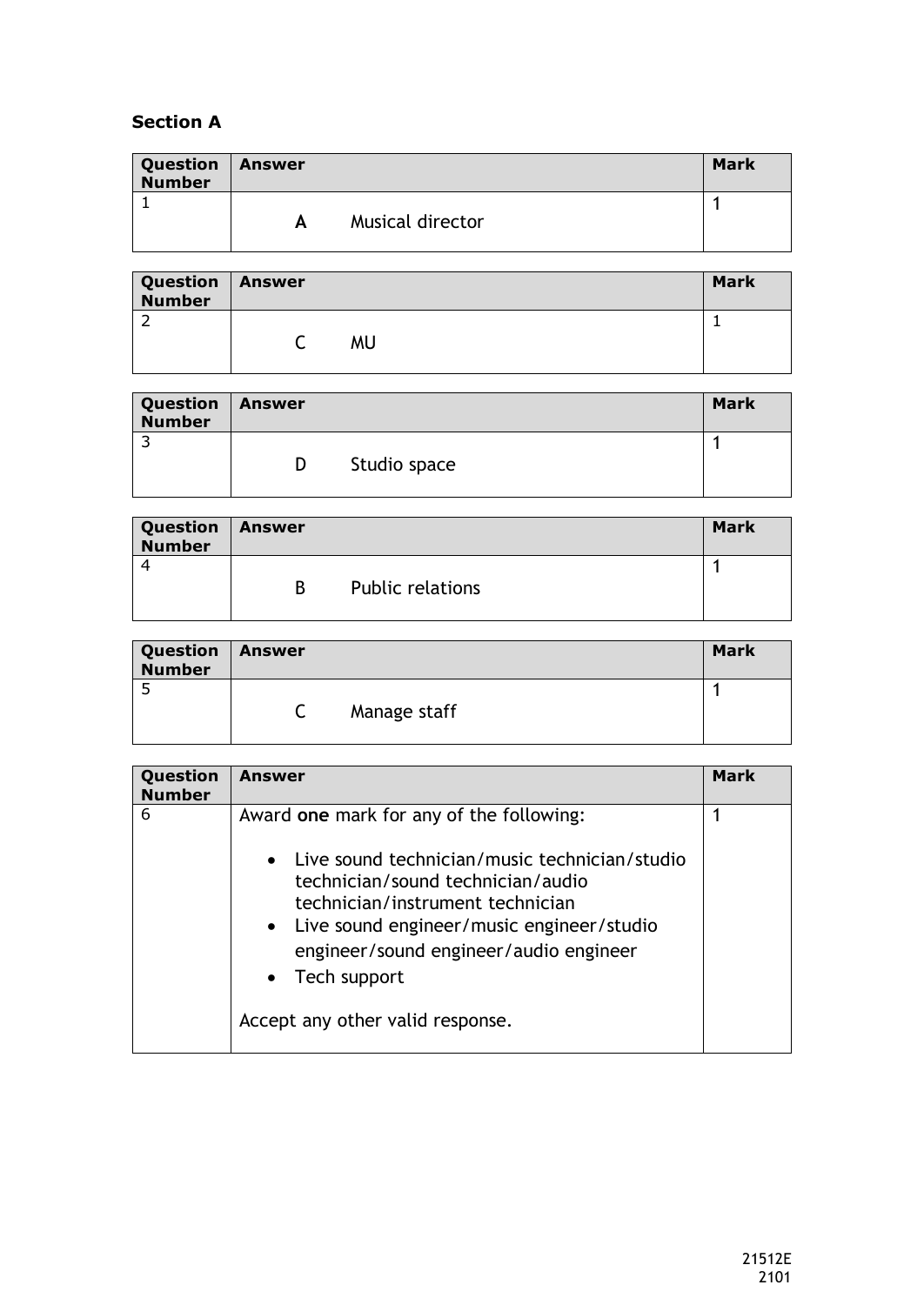| Question<br><b>Number</b> | <b>Answer</b>                                                                                                                                                                                                                                                          | <b>Mark</b> |
|---------------------------|------------------------------------------------------------------------------------------------------------------------------------------------------------------------------------------------------------------------------------------------------------------------|-------------|
|                           | <b>PPL PRS</b><br>$\bullet$<br>PRS/Performing Rights Society<br>$\bullet$<br><b>PRS</b> for Music<br>$\bullet$<br>PPL/Phonographic Performance Ltd<br>$\bullet$<br>MCPS/Mechanical Copyright Protection Society<br>$\bullet$<br><b>MU/Musicians Union</b><br>$\bullet$ |             |

| Question<br><b>Number</b> | <b>Answer</b>                                                                                                                                                                                                                                                                                                                                                                                                                        | <b>Mark</b>    |  |
|---------------------------|--------------------------------------------------------------------------------------------------------------------------------------------------------------------------------------------------------------------------------------------------------------------------------------------------------------------------------------------------------------------------------------------------------------------------------------|----------------|--|
| 8                         | Award one mark for any of the following up to<br>a maximum of two marks.<br><b>Booking sessions</b><br>• Equipment maintenance<br>Managing facilities<br>$\bullet$<br>• Health and safety<br>Liaising with clients<br>$\bullet$<br>Organising studio schedule<br>Purchasing new equipment<br>$\bullet$<br>Finance/taking payments from clients<br>$\bullet$<br>Managing/paying staff<br>$\bullet$<br>Booking in artists<br>$\bullet$ | $\overline{2}$ |  |
|                           | Accept any other valid response.                                                                                                                                                                                                                                                                                                                                                                                                     |                |  |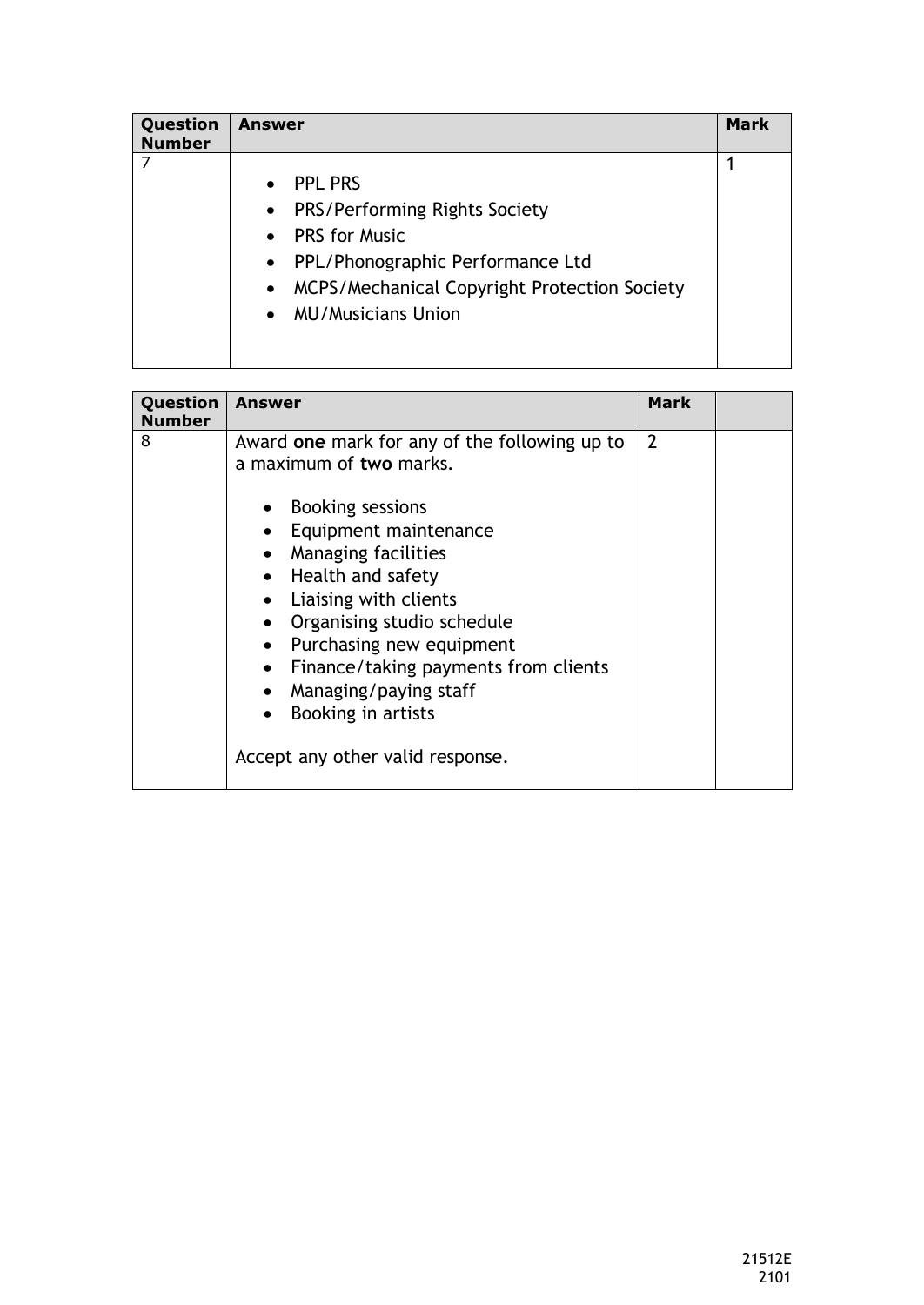

| Question<br><b>Number</b> | <b>Answer</b>                                                                                                                                                                                                                                                                                                          | <b>Mark</b> |
|---------------------------|------------------------------------------------------------------------------------------------------------------------------------------------------------------------------------------------------------------------------------------------------------------------------------------------------------------------|-------------|
| 10                        | Award one mark for any of the following:<br>Avoiding trip hazards/untidy cables<br>Avoid overloading power sockets<br>Keep equipment maintained regularly<br>Ensure noise levels not exceeded<br>Regular PAT testing of electrical equipment<br>Keep liquids away from electricity<br>Accept any other valid response. |             |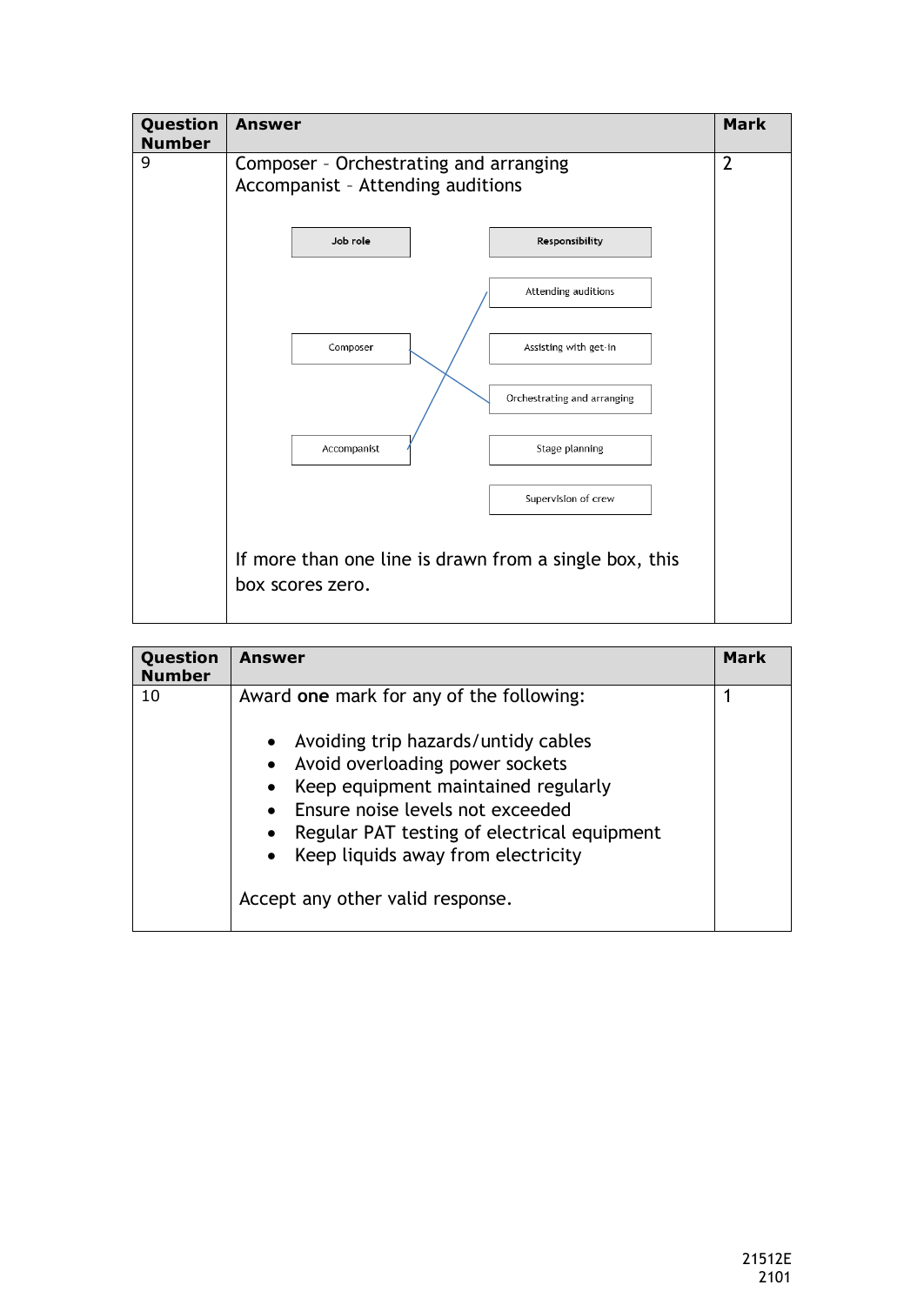| Question<br><b>Number</b> | Answer                                                                                                                                                                                                                                                                                                                                                                                | <b>Mark</b>    |
|---------------------------|---------------------------------------------------------------------------------------------------------------------------------------------------------------------------------------------------------------------------------------------------------------------------------------------------------------------------------------------------------------------------------------|----------------|
| 11                        | Award one mark for any of the following up to a<br>maximum of two marks.<br>Recording studio<br>$\bullet$<br>Manufacturing<br>$\bullet$<br>Hire company<br>$\bullet$<br>Agency/artist management<br>$\bullet$<br>Design<br>$\bullet$<br>Printing/packaging<br>$\bullet$<br>Record company<br>$\bullet$<br>• Publishing<br>• Production<br>Mastering<br>$\bullet$<br>Accept marketing. | $\overline{2}$ |
|                           | Accept any other valid response.                                                                                                                                                                                                                                                                                                                                                      |                |

| Question<br><b>Number</b> | Answer                                                                                                                                                                                                                                                                                                                                                                                                                                                                                                                                                                                                                                                                                                                                                                   | Mark           |
|---------------------------|--------------------------------------------------------------------------------------------------------------------------------------------------------------------------------------------------------------------------------------------------------------------------------------------------------------------------------------------------------------------------------------------------------------------------------------------------------------------------------------------------------------------------------------------------------------------------------------------------------------------------------------------------------------------------------------------------------------------------------------------------------------------------|----------------|
| 12                        | Award one mark for identification of a reason and<br>one additional mark for appropriate related<br>explanation.<br>Moving sound equipment (1) so it can be used in<br>venues on tour (1)<br>Moving artists and crew/so that they can<br>$\bullet$<br>perform at the venue (1)<br>Providing tour bus (1) to ensure artist can sleep<br>$\bullet$<br>on the road (1)<br>Assisting with passports or visas (1) facilitating<br>$\bullet$<br>transportation abroad (1)<br>Providing safe transportation of instruments (1)<br>so that they are not damaged in transit (1)<br>Providing storage (1) so that equipment is safe<br>$\bullet$<br>when not being used (1)<br>Transports catering (1) so artists and crew can<br>be fed $(1)$<br>Accept any other valid response. | $\overline{2}$ |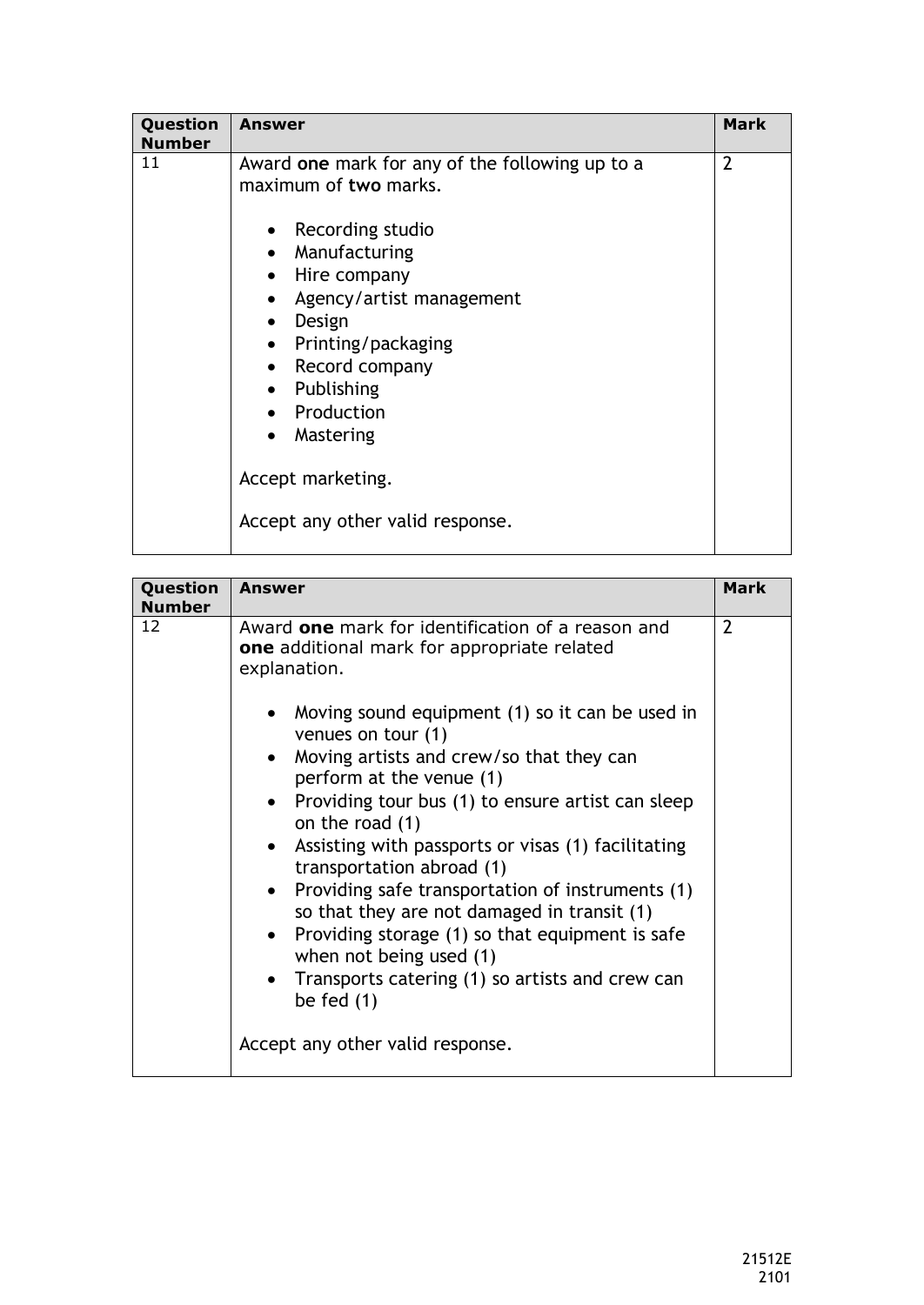## **Section B**

| Question<br><b>Number</b> | <b>Answer</b>                                                                                                                                                                                                                                                                                                                                     | <b>Mark</b> |
|---------------------------|---------------------------------------------------------------------------------------------------------------------------------------------------------------------------------------------------------------------------------------------------------------------------------------------------------------------------------------------------|-------------|
| 13                        | Award one mark for any of the following:<br>Social media<br>$\bullet$<br>Advert on relevant third-party website<br>$\bullet$<br>Artist web page<br>$\bullet$<br>Promoter's web page<br>$\bullet$<br>Blog/reviewer<br>$\bullet$<br>Online music magazine<br>$\bullet$<br>Arts website of the city<br>$\bullet$<br>Accept any other valid response. |             |
|                           |                                                                                                                                                                                                                                                                                                                                                   |             |

| Question<br><b>Number</b> | <b>Answer</b>                                                            | Mark           |
|---------------------------|--------------------------------------------------------------------------|----------------|
| 14                        | Award one mark for any of the following up to a<br>maximum of two marks. | $\mathfrak{p}$ |
|                           | Merchandise                                                              |                |
|                           | Sponsorship/affiliation                                                  |                |
|                           | Percentage of food and drink sales                                       |                |
|                           | • Sales of CDs or downloads                                              |                |
|                           | Membership fees from fan club<br>$\bullet$                               |                |
|                           | Increased website or social media traffic                                |                |
|                           | Royalties<br>$\bullet$                                                   |                |
|                           | Offering VIP experiences/meet and greets etc.<br>$\bullet$               |                |
|                           | Accept any other valid response.                                         |                |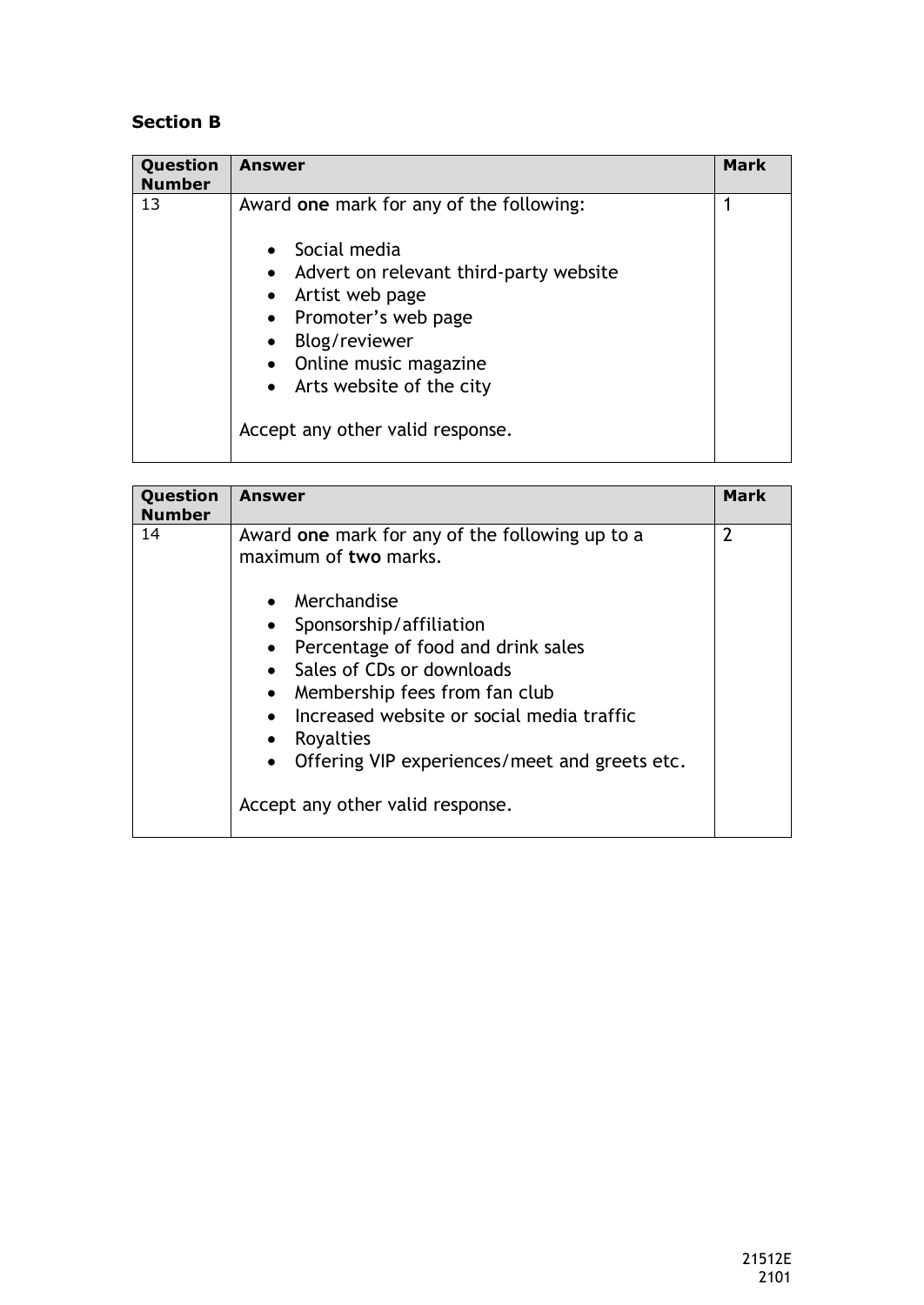| Question<br><b>Number</b> | Answer                                                                                                                                                                                                                                                                                                                                                                                                                                                                                                                                                                                                                                    | <b>Mark</b>    |
|---------------------------|-------------------------------------------------------------------------------------------------------------------------------------------------------------------------------------------------------------------------------------------------------------------------------------------------------------------------------------------------------------------------------------------------------------------------------------------------------------------------------------------------------------------------------------------------------------------------------------------------------------------------------------------|----------------|
| 15                        | Award one mark for identification of a reason and<br>one additional mark for appropriate related<br>explanation.<br>• Scout for talent (1) so the label can make money<br>from them $(1)$<br>Research potential new bands (1) so they might<br>be signed to the record company (1)<br>Listen to demos (1) in the hope of finding an<br>artist with potential (1)<br>Act as initial point of contact with record label<br>(1) to facilitate the process of signing the artist<br>(1)<br>Suggest a suitable producer for the artist (1) to                                                                                                  | $\overline{2}$ |
|                           | enhance the style of the artist with a producer<br>who understands and works in that style (1)<br>Offer creative input (1) so the artist can refine<br>$\bullet$<br>their music to suit the market (1)<br>Oversee artistic development (1) so the artist<br>$\bullet$<br>grows into a profitable proposition (1)<br>Keep on top of current musical trends (1) so<br>they can spot artists who might take advantage<br>of the latest popular preferences (1)<br>Organise guest list places for up and coming<br>$\bullet$<br>musicians (1) so they can be inspired by<br>established bands/network (1)<br>Accept any other valid response. |                |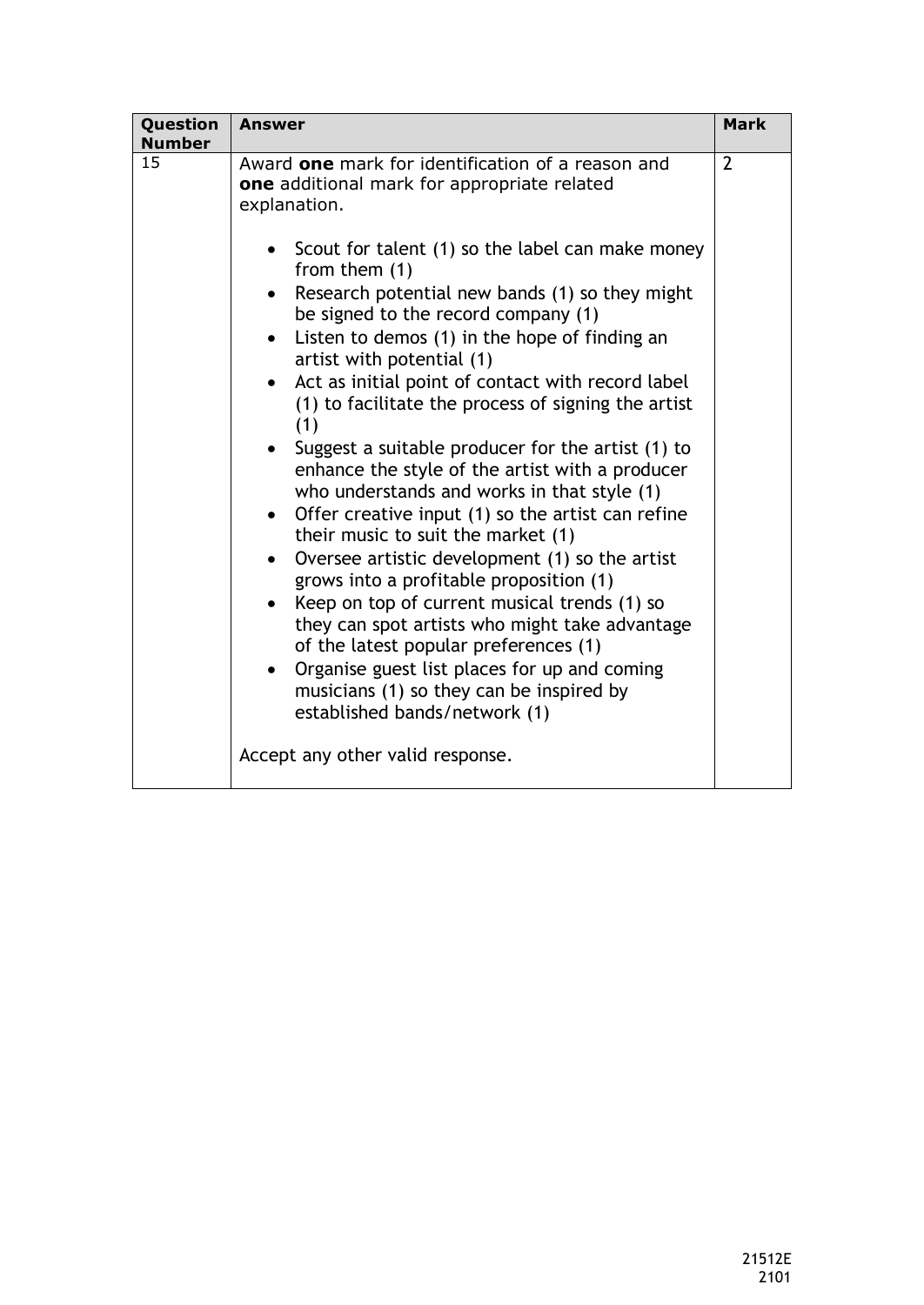| Question<br><b>Number</b> | <b>Answer</b>                                                                                                                                                                                                                                                                                                                                                                                                                                                                                                                                                                                                                                                                                                                                                                                                                                                                                                                                                                                                                                                                                                                                                                                                                                                                                                                                                                                                                                                                                                                                                                                                                                                   | <b>Mark</b>             |
|---------------------------|-----------------------------------------------------------------------------------------------------------------------------------------------------------------------------------------------------------------------------------------------------------------------------------------------------------------------------------------------------------------------------------------------------------------------------------------------------------------------------------------------------------------------------------------------------------------------------------------------------------------------------------------------------------------------------------------------------------------------------------------------------------------------------------------------------------------------------------------------------------------------------------------------------------------------------------------------------------------------------------------------------------------------------------------------------------------------------------------------------------------------------------------------------------------------------------------------------------------------------------------------------------------------------------------------------------------------------------------------------------------------------------------------------------------------------------------------------------------------------------------------------------------------------------------------------------------------------------------------------------------------------------------------------------------|-------------------------|
| 16                        | Award one mark per identification and one additional<br>mark per appropriate expansion up to a maximum of<br>four marks.<br>The time and date of performance (1) so the<br>$\bullet$<br>artist can ensure they are available (1)<br>The length of set (1) so the artist can confirm<br>$\bullet$<br>that have an appropriate amount of material (1)<br>In/out/soundcheck times (1) to ensure these are<br>$\bullet$<br>feasible for the artist (1)<br>The amount of fee (1) to include when and how<br>$\bullet$<br>payment will be made (1)<br>How the fee is calculated, e.g. percentage of<br>door takings (1) so the artist can judge whether<br>it will be viable (1)<br>Artist promotional obligations (1) such as<br>$\bullet$<br>attending promotional events or advertising on<br>artist's own web page and social media (1)<br>Artist to provide technical specification (1) so<br>$\bullet$<br>that promoter is obliged to provide venue and<br>appropriate technical equipment (1)<br>Promoter obligation to provide security (1) so the<br>$\bullet$<br>artist knows they will be safe at the venue (1)<br>Artist rider requirements (1) so the promoter can<br>provide the food and drink, etc. that the artist<br>requires (1)<br>Details of recording rights (1) to be clear if<br>$\bullet$<br>recordings can or cannot be made and who owns<br>these recordings (1)<br>Cancellation terms (1) so that if either party<br>cancels there are agreed measures in place to<br>compensate either party (1)<br>The location of the venue (1) so the artist knows<br>$\bullet$<br>where to go $(1)$<br>Signatures of the relevant parties (1) so the | $\overline{\mathbf{4}}$ |
|                           | document is legally binding (1)<br>Accept any other valid response.                                                                                                                                                                                                                                                                                                                                                                                                                                                                                                                                                                                                                                                                                                                                                                                                                                                                                                                                                                                                                                                                                                                                                                                                                                                                                                                                                                                                                                                                                                                                                                                             |                         |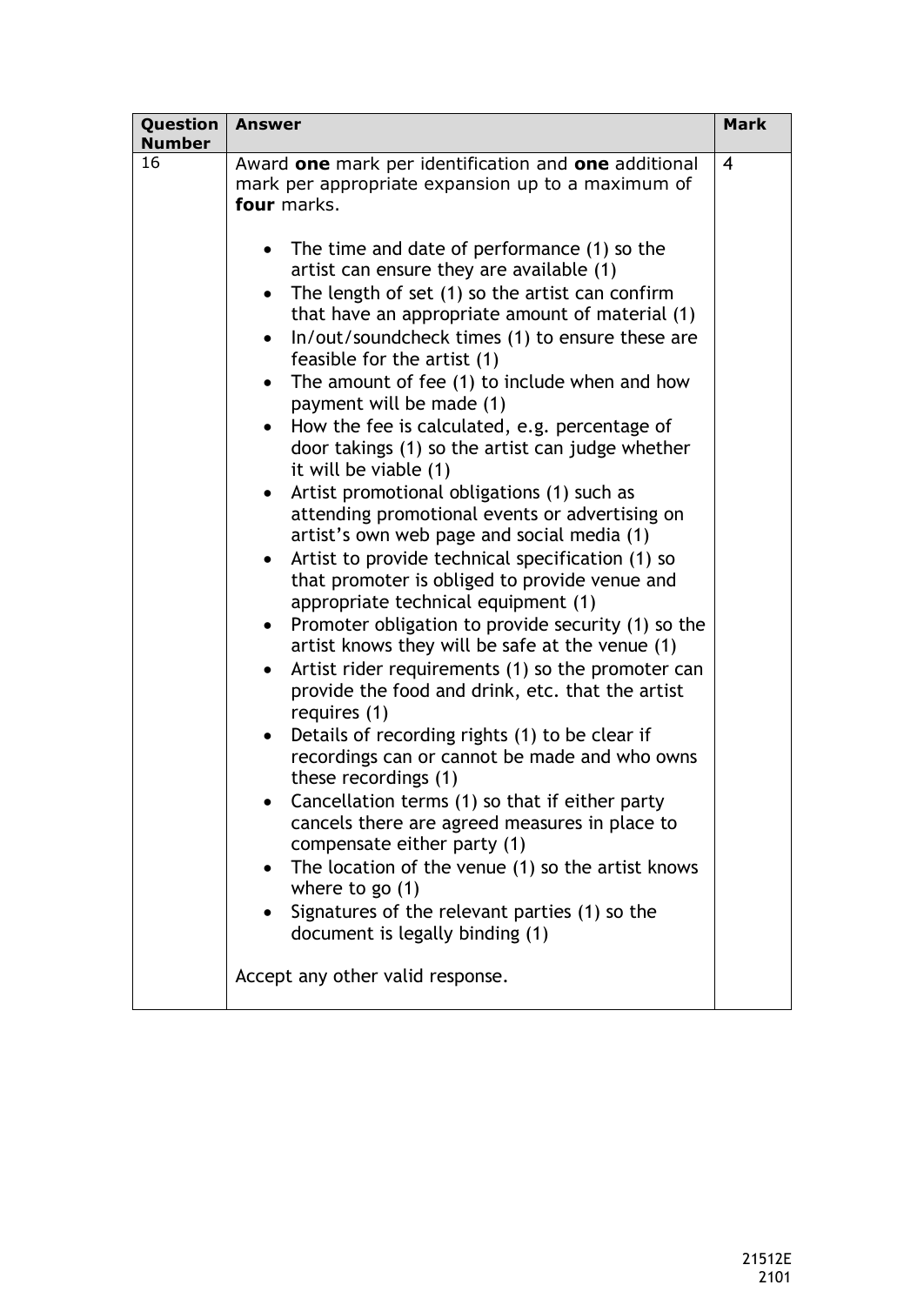| Question  <br><b>Number</b> | <b>Indicative content</b>                                                                               | <b>Mark</b> |
|-----------------------------|---------------------------------------------------------------------------------------------------------|-------------|
| 17                          | Responses may include discussion of the following                                                       | 8           |
|                             | areas.                                                                                                  |             |
|                             | Size of venue:                                                                                          |             |
|                             | • in relation to potential audience                                                                     |             |
|                             | • consequences if the chosen venue is too small for                                                     |             |
|                             | the audience that attends, e.g. loss of potential                                                       |             |
|                             | earnings and crowd control issues                                                                       |             |
|                             | • consequences if the chosen venue is too large,                                                        |             |
|                             | e.g. loss of atmosphere<br>Cost of venue:                                                               |             |
|                             | making sure cost is reasonable<br>$\bullet$                                                             |             |
|                             | • ensuring costs can be covered                                                                         |             |
|                             | ticket prices, e.g. high enough to cover costs but<br>$\bullet$                                         |             |
|                             | not too high as to put people off                                                                       |             |
|                             | cost of equipment hire required<br>$\bullet$                                                            |             |
|                             | other related costs and how they factor into the                                                        |             |
|                             | overall balance                                                                                         |             |
|                             | Venue facilities:                                                                                       |             |
|                             | • what the venue has that the artist requires, e.g.<br>suitable stage, technical staff, security, help, |             |
|                             | ease of getting equipment in                                                                            |             |
|                             | what equipment would be provided, e.g. sound<br>$\bullet$                                               |             |
|                             | and light equipment                                                                                     |             |
|                             | what facilities for guests, e.g. seating, a bar,<br>$\bullet$                                           |             |
|                             | food available, parking                                                                                 |             |
|                             | acoustics                                                                                               |             |
|                             | Venue location:                                                                                         |             |
|                             | proximity to potential attendees<br>ease of access for attendees, e.g. roads, public                    |             |
|                             | transport, access for those with mobility issues                                                        |             |
|                             | ease of access for the transport of hire                                                                |             |
|                             | equipment, e.g. roads not too narrow, room for                                                          |             |
|                             | vans or lorries to turn around easily                                                                   |             |
|                             | proximity to housing and whether the show                                                               |             |
|                             | might have some extraordinary effect that would                                                         |             |
|                             | need to be considered, above that usually                                                               |             |
|                             | expected from a venue in normal use<br>Type of venue:                                                   |             |
|                             | suitability for the kind of music in the show                                                           |             |
|                             | consideration as to whether the proposed                                                                |             |
|                             | performance is of a style that is commonly put                                                          |             |
|                             | on in the venue                                                                                         |             |
|                             | consideration of the venue's regular audience                                                           |             |
|                             | and whether they would be interested in                                                                 |             |
|                             | attending this particular show                                                                          |             |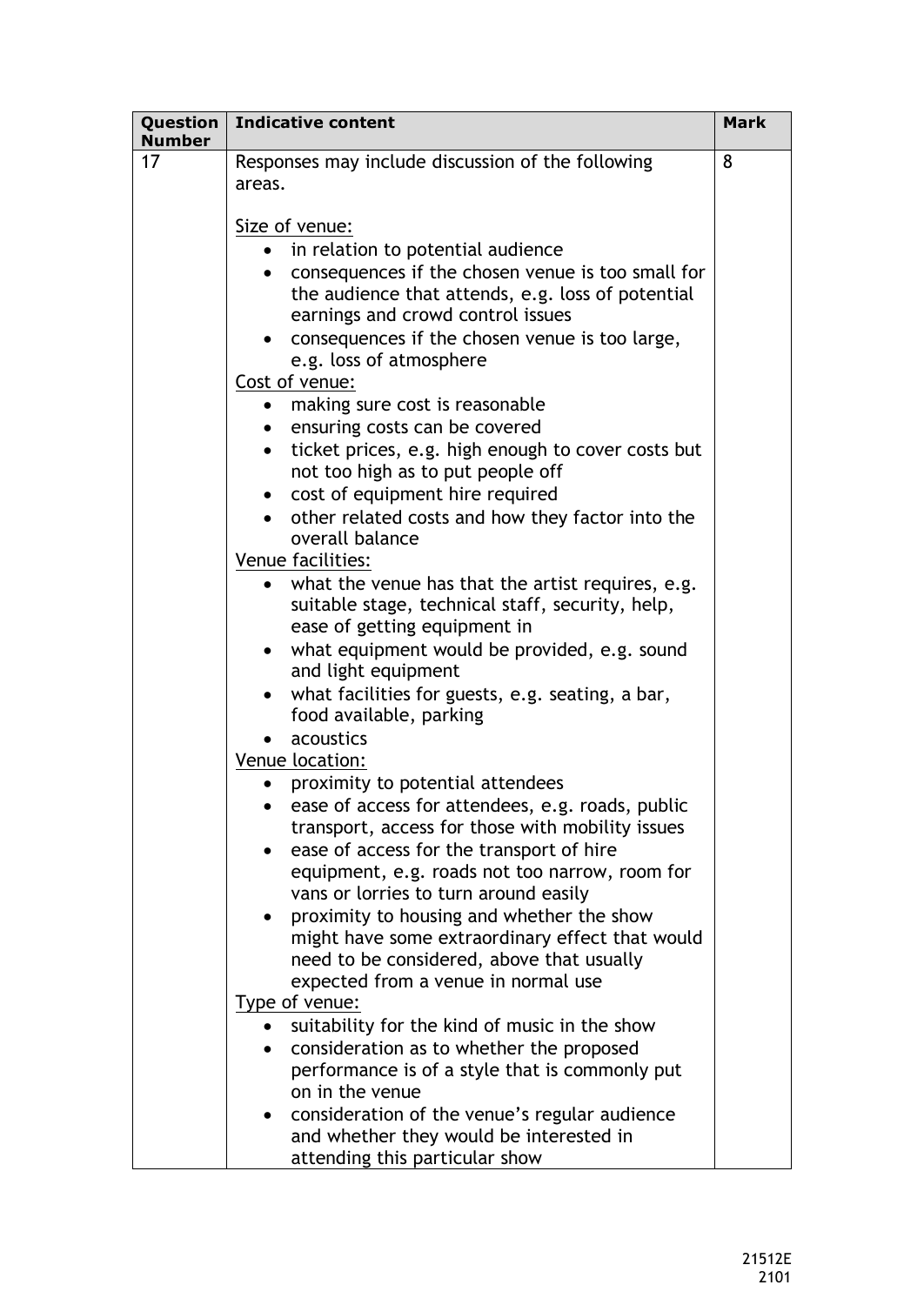|                | popularity of venue - a more popular venue could<br>be likely to sell more tickets<br>status of venue and how this would reflect upon<br>the artist<br>Availability:<br>• is the venue free when required<br>can the show be put on at the desired time of<br>day |  |
|----------------|-------------------------------------------------------------------------------------------------------------------------------------------------------------------------------------------------------------------------------------------------------------------|--|
|                | Accept any other valid response.                                                                                                                                                                                                                                  |  |
| Level          | <b>Descriptor</b>                                                                                                                                                                                                                                                 |  |
| 0              | No rewardable material.                                                                                                                                                                                                                                           |  |
| 0 marks        |                                                                                                                                                                                                                                                                   |  |
|                | A few key points identified, or one point described in some detail.                                                                                                                                                                                               |  |
| 1-3 marks      | The answer is likely to be in the form of a list. Points made will be                                                                                                                                                                                             |  |
|                | superficial/generic and not applied/directly linked to the situation in                                                                                                                                                                                           |  |
|                | the question.                                                                                                                                                                                                                                                     |  |
| $\overline{2}$ | Some points identified, or a few key points described. The answer is                                                                                                                                                                                              |  |
| 4-6 marks      | unbalanced. Most points made will be relevant to the situation in the                                                                                                                                                                                             |  |
|                | question, but the link will not always be clear.                                                                                                                                                                                                                  |  |
| 3              | Range of points described, or a few key points explained in depth.                                                                                                                                                                                                |  |
| 7-8 marks      | The majority of points made will be relevant and there will be a clear                                                                                                                                                                                            |  |
|                | link to the situation in the question.                                                                                                                                                                                                                            |  |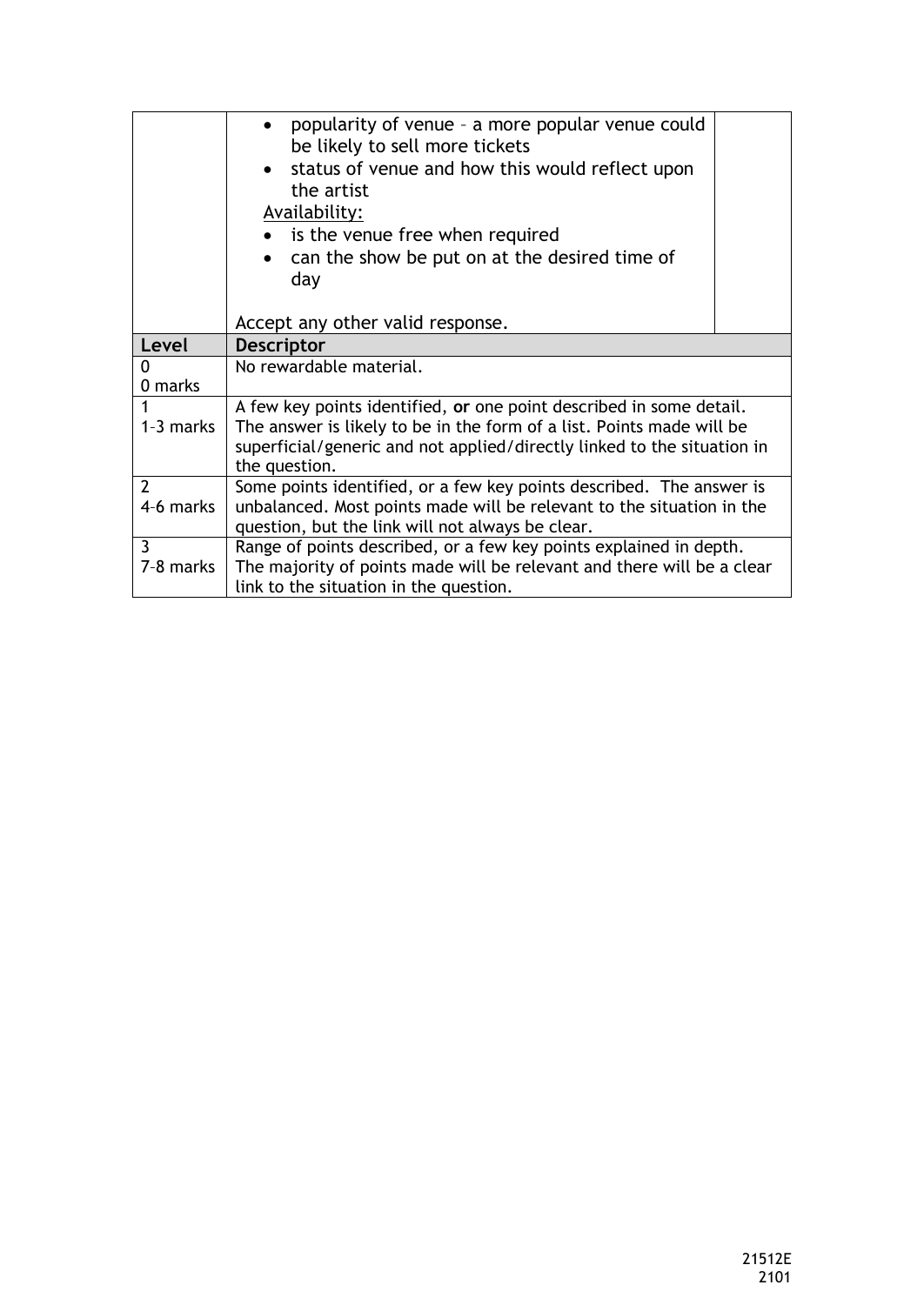# **Section C**

| Question<br><b>Number</b> | Answer                                                                                                                                                                                                                                                                                                                                                                                                                                                                                                                                         | <b>Mark</b>    |
|---------------------------|------------------------------------------------------------------------------------------------------------------------------------------------------------------------------------------------------------------------------------------------------------------------------------------------------------------------------------------------------------------------------------------------------------------------------------------------------------------------------------------------------------------------------------------------|----------------|
| 18                        | Award one mark for any of the following up to a<br>maximum of two marks.<br>• Serve customers/good customer service<br>• Provide advice for customers on music choices<br>Keep up to date with latest music releases<br>• Ensure retail space and products are well<br>presented/stock shelves<br>• Order appropriate music to sell<br>• Sell products using retail skills<br>Facilitate online sales/mail order<br>$\bullet$<br>Liaise with record companies re: featuring their<br>$\bullet$<br>products<br>Accept any other valid response. | $\overline{2}$ |
|                           |                                                                                                                                                                                                                                                                                                                                                                                                                                                                                                                                                |                |

| Question<br>Number | <b>Answer</b>                                                                                                                                                                                                                                                                                                                                                                                                                                                                                                      | Mark |
|--------------------|--------------------------------------------------------------------------------------------------------------------------------------------------------------------------------------------------------------------------------------------------------------------------------------------------------------------------------------------------------------------------------------------------------------------------------------------------------------------------------------------------------------------|------|
| 19                 | Award one mark for any of the following up to a<br>maximum of three marks.<br>Make a master CD<br>• Send master recording to manufacturers<br>Duplicate recording on blank CDs/press CDs<br>• Write the text/information to be printed<br>• Commission/design artwork<br>• Print CD inlay/booklet<br>Print CD itself with name of artist and album<br>• Assemble all items - disk, case, printed materials<br>Shrink wrap completed CD package<br>$\bullet$<br>Pack in cases ready for transportation<br>$\bullet$ | 3    |
|                    | Distribution<br>Register the copyright<br>$\bullet$<br>Accept any other valid response.                                                                                                                                                                                                                                                                                                                                                                                                                            |      |
|                    |                                                                                                                                                                                                                                                                                                                                                                                                                                                                                                                    |      |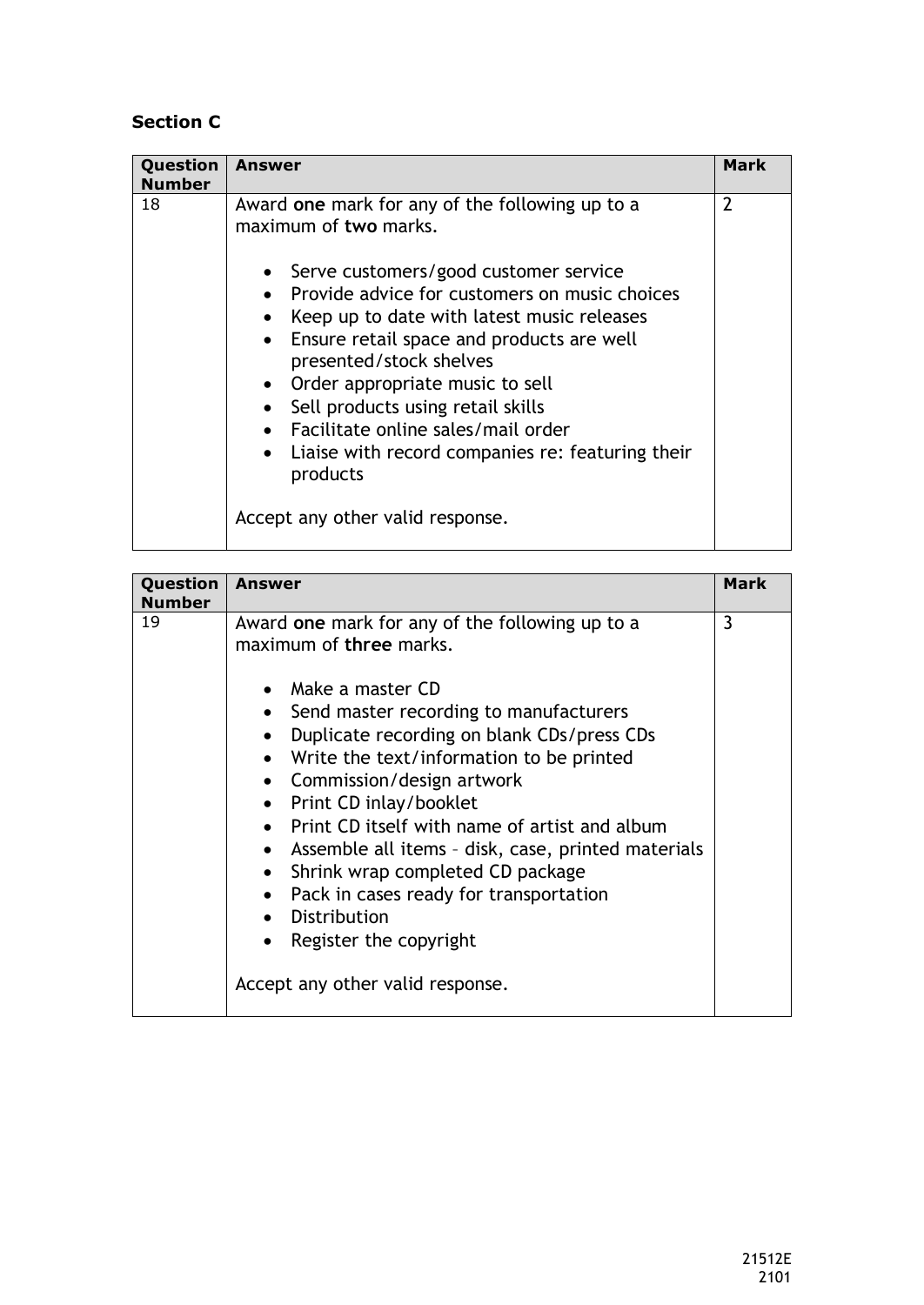| Question<br><b>Number</b> | <b>Answer</b>                                                                                                                                                                                                                                                                                                                                                                                                                                                                                                                                                                                                                                                                                                                                                                                     | <b>Mark</b>    |
|---------------------------|---------------------------------------------------------------------------------------------------------------------------------------------------------------------------------------------------------------------------------------------------------------------------------------------------------------------------------------------------------------------------------------------------------------------------------------------------------------------------------------------------------------------------------------------------------------------------------------------------------------------------------------------------------------------------------------------------------------------------------------------------------------------------------------------------|----------------|
| 20                        | Award one mark per identification and one additional<br>mark per appropriate expansion up to a maximum of<br>four marks.<br>• Quicker to obtain (1) can be downloaded from<br>home in moments (1)<br>Easier to get what you want (1) as can be<br>$\bullet$<br>sourced by internet search instead of having to<br>search a shop (1)<br>Cheaper (1) as downloaded version does not cost<br>$\bullet$<br>as much as hard copy to manufacture (1)<br>Can include bonus tracks (1) not available on the<br>hard-copy versions (1)<br>Can be stored digitally (1) taking up less/no<br>$\bullet$<br>physical space (1)<br>Accessible (1) as can be added to phone or<br>digital music player (1)<br>Can be added to own music library (1) enabling<br>all purchased music to be stored and accessed in | $\overline{4}$ |
|                           | one place (1)<br>Can easily be previewed before purchase (1)<br>$\bullet$<br>ensuring the consumer likes the music before<br>purchasing (1)                                                                                                                                                                                                                                                                                                                                                                                                                                                                                                                                                                                                                                                       |                |
|                           | Can be stored in several digital locations (1) so is<br>replaceable if lost or damaged (1)<br>More environmentally friendly (1) as no physical<br>product requiring materials and transportation<br>(1)<br>Can select which tracks from an album to                                                                                                                                                                                                                                                                                                                                                                                                                                                                                                                                               |                |
|                           | purchase (1) thus avoiding paying more for tracks<br>that are not of interest (1)<br>Accept any other valid response.                                                                                                                                                                                                                                                                                                                                                                                                                                                                                                                                                                                                                                                                             |                |
|                           |                                                                                                                                                                                                                                                                                                                                                                                                                                                                                                                                                                                                                                                                                                                                                                                                   |                |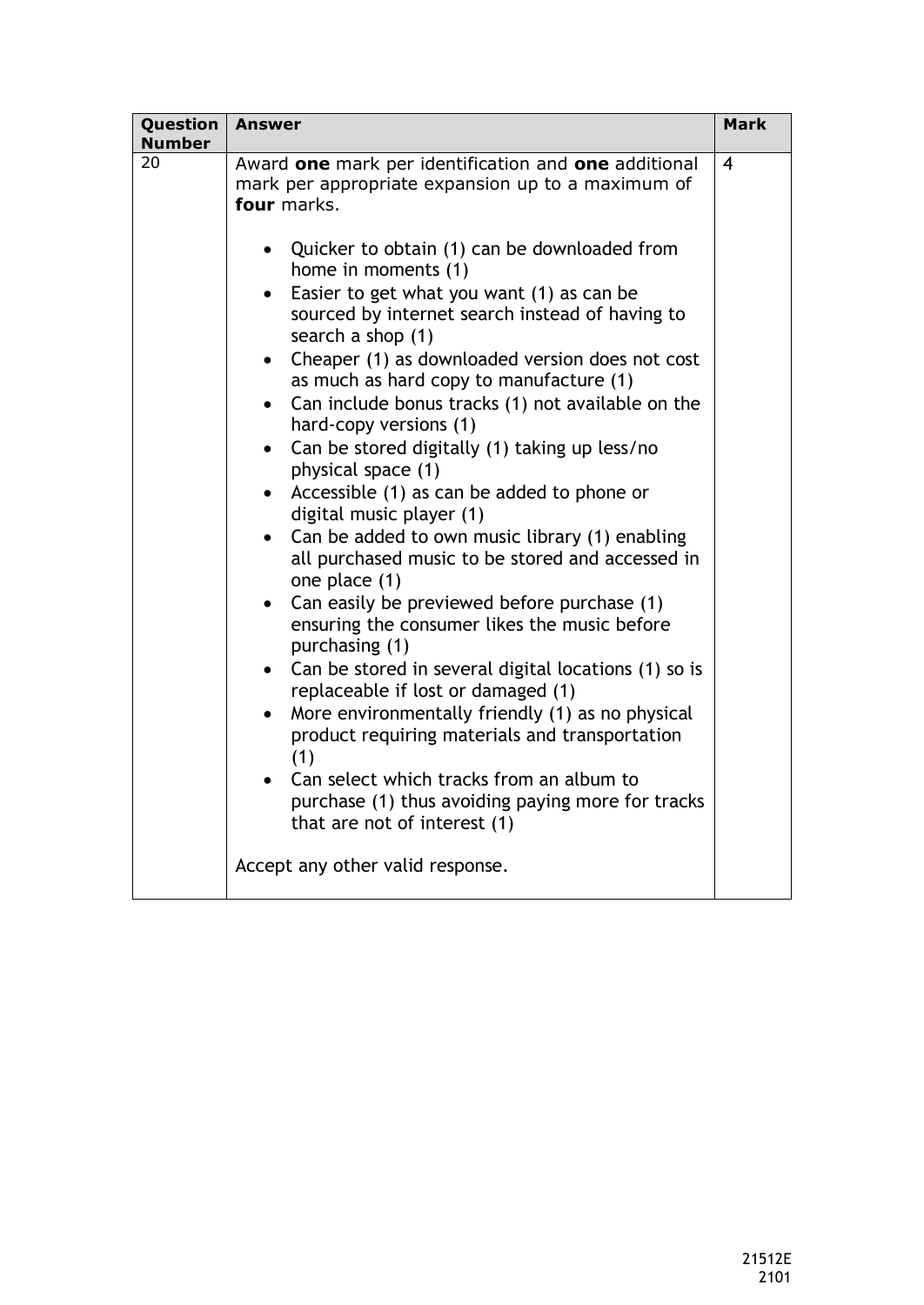| Question<br><b>Number</b> | <b>Indicative content</b>                                                                                                                                                                                                                                                                                                                                                                                                                                                                                                                                                                                                                                                                                                                                                                                                                                                                                                                                                                                                                                                                                                                                                                                                                                                                                                                                                                                                                                                                                                                                                                                                                                                                                                                                                                                                                                            | <b>Mark</b> |
|---------------------------|----------------------------------------------------------------------------------------------------------------------------------------------------------------------------------------------------------------------------------------------------------------------------------------------------------------------------------------------------------------------------------------------------------------------------------------------------------------------------------------------------------------------------------------------------------------------------------------------------------------------------------------------------------------------------------------------------------------------------------------------------------------------------------------------------------------------------------------------------------------------------------------------------------------------------------------------------------------------------------------------------------------------------------------------------------------------------------------------------------------------------------------------------------------------------------------------------------------------------------------------------------------------------------------------------------------------------------------------------------------------------------------------------------------------------------------------------------------------------------------------------------------------------------------------------------------------------------------------------------------------------------------------------------------------------------------------------------------------------------------------------------------------------------------------------------------------------------------------------------------------|-------------|
| 21                        | Responses may include the following:<br>Freelance music journalist<br>Opportunity to work in an area that is of personal interest<br>so increased job satisfaction<br>Could get paid more per hour freelancing than doing the<br>same thing on a salary, so potential to improve lifestyle<br>Would need to source her own work<br>Could choose which contracts to take and which to<br>$\bullet$<br>refuse, giving the ability to shape her own career<br>Flexibility in the number of hours worked per week<br>$\bullet$<br>Would be responsible for own tax, etc. which could be<br>stressful<br>Can take time off, e.g. for a holiday when desired<br>$\bullet$<br>Ability to decide own fees<br>$\bullet$<br>May struggle when starting out, may not be able to find<br>$\bullet$<br>work, or get paid very much for early work<br>May agree a fixed fee for work and then end up taking<br>$\bullet$<br>longer than expected thus reducing the amount received<br>per hour<br>May be able to do some of the work from home<br>May save money on travelling, work attire, lunches, etc.<br>$\bullet$<br>Hours/times worked likely to vary from one week to the<br>$\bullet$<br>next<br>Hard to plan ahead as schedule likely to vary each week,<br>especially if planning to attend lots of gigs<br>Need to get enough contracts or will have no income<br>Run your own business<br>$\bullet$<br>Would need to make own pension arrangements<br>Some expenses deductible through the business<br>Responsible for own health insurance, etc.<br>Have to invoice for work and wait to get paid<br>Responsible for wages, tax, etc. of any employees<br>Would have to work unsocial hours<br>Would need to be constantly looking for work<br>opportunities/less easy to switch off at the end of the<br>day<br>A competitive field so may be hard to earn a living | 8           |
|                           |                                                                                                                                                                                                                                                                                                                                                                                                                                                                                                                                                                                                                                                                                                                                                                                                                                                                                                                                                                                                                                                                                                                                                                                                                                                                                                                                                                                                                                                                                                                                                                                                                                                                                                                                                                                                                                                                      |             |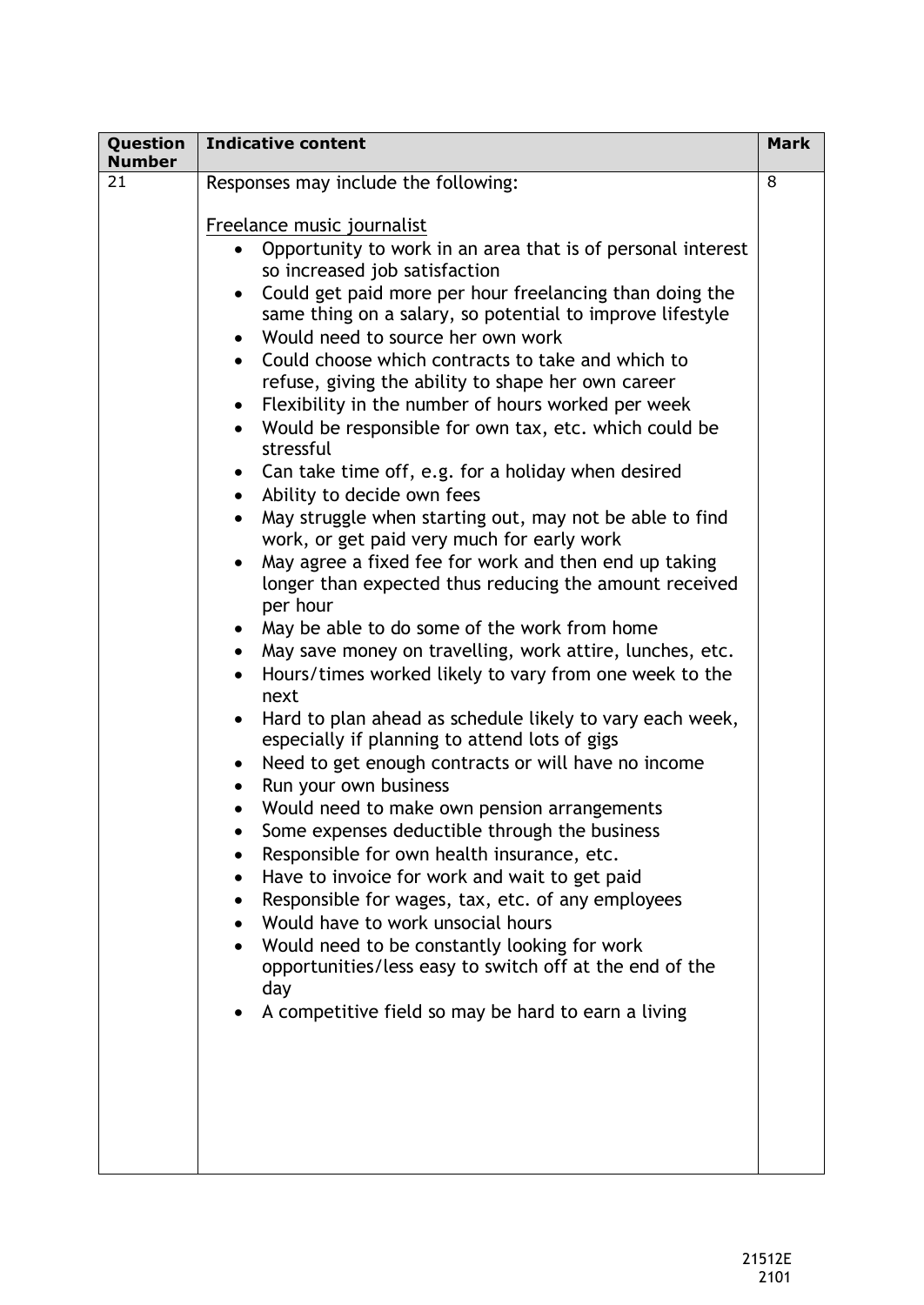|                             | Full time in record shop:<br>May experience job dissatisfaction<br>Job has security with reliable income each month<br>$\bullet$<br>Work is provided, she does not have to find it herself<br>$\bullet$<br>Has to do whatever work is given/cannot select projects<br>$\bullet$<br>Has to work the number of hours the company gives<br>$\bullet$<br>you/are agreed for each week<br>Has to book holiday or time off in advance or by<br>arrangement<br>May not be able to take time off when desired<br>$\bullet$<br>• Get paid a fixed rate per hour, week or month<br>Paid per hour for as long as the work takes<br>$\bullet$<br>Have to travel to a workplace each day<br>$\bullet$<br>Can plan ahead as regular hours/days worked the same<br>$\bullet$<br>each week<br>Paid at same time each month<br>Tax and NI handled for her, which is easier<br>Company may offer company pension and other perks<br>$\bullet$<br>Accept any other valid response. |  |
|-----------------------------|-----------------------------------------------------------------------------------------------------------------------------------------------------------------------------------------------------------------------------------------------------------------------------------------------------------------------------------------------------------------------------------------------------------------------------------------------------------------------------------------------------------------------------------------------------------------------------------------------------------------------------------------------------------------------------------------------------------------------------------------------------------------------------------------------------------------------------------------------------------------------------------------------------------------------------------------------------------------|--|
| <b>Level</b>                | <b>Descriptor</b>                                                                                                                                                                                                                                                                                                                                                                                                                                                                                                                                                                                                                                                                                                                                                                                                                                                                                                                                               |  |
| $\mathbf 0$<br>0 marks      | No rewardable material.                                                                                                                                                                                                                                                                                                                                                                                                                                                                                                                                                                                                                                                                                                                                                                                                                                                                                                                                         |  |
| 1<br>1-3 marks              | A few key points identified, or one point described in some detail.<br>The answer is likely to be in the form of a list. Points made will be<br>superficial/generic and not applied/directly linked to the situation in the<br>question.                                                                                                                                                                                                                                                                                                                                                                                                                                                                                                                                                                                                                                                                                                                        |  |
| $\overline{2}$<br>4-6 marks | Some points identified, or a few key points described. The answer is<br>unbalanced. Most points made will be relevant to the situation in the question,<br>but the link will not always be clear.                                                                                                                                                                                                                                                                                                                                                                                                                                                                                                                                                                                                                                                                                                                                                               |  |
| $\overline{3}$<br>7-8 marks | Range of points described, or a few key points explained in depth.<br>The majority of points made will be relevant and there will be a clear link to<br>the situation in the question.                                                                                                                                                                                                                                                                                                                                                                                                                                                                                                                                                                                                                                                                                                                                                                          |  |